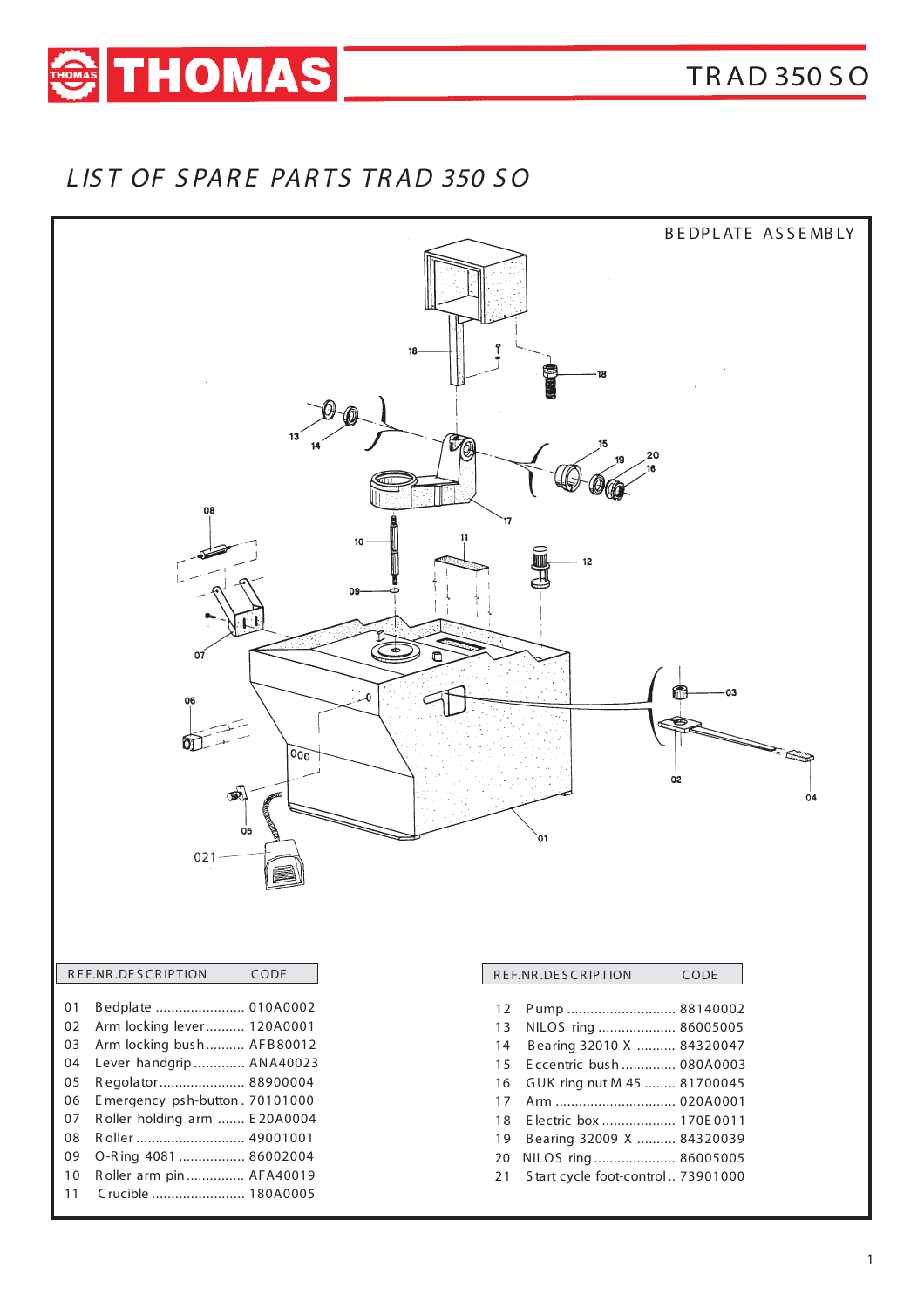# TR AD 350 S O



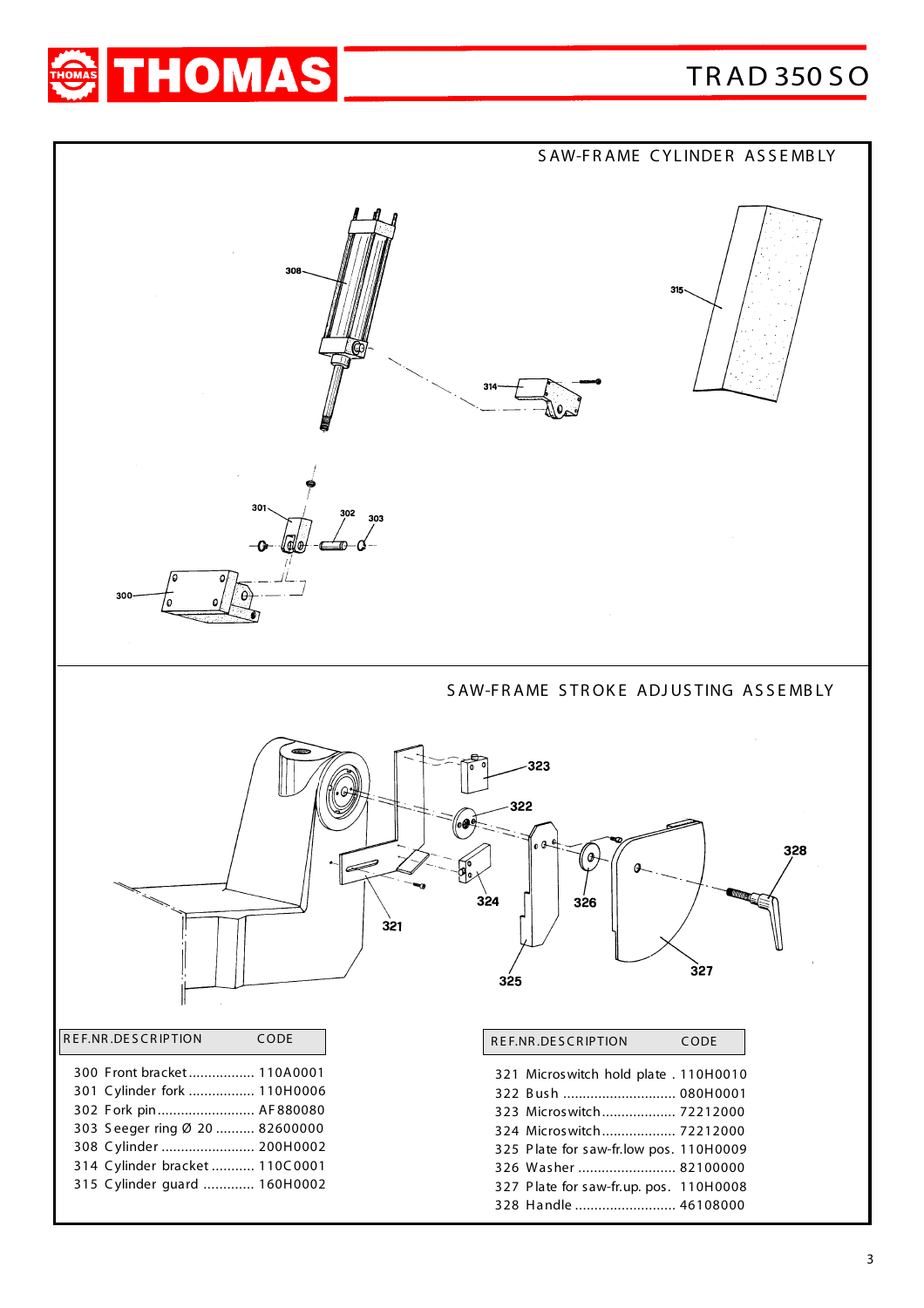



|     | REF.NR.DESCRIPTION                 | CODE |
|-----|------------------------------------|------|
|     |                                    |      |
|     | 101 Straight countervice  AGA40070 |      |
|     | 102 Straight vice  AGA40071        |      |
| 103 |                                    |      |
|     | 104 Vice screw  AFB40032           |      |
|     | 105 Pin  AFA40019                  |      |
|     | 106 OR ring 4081  86002004         |      |
|     | 107 Bar stop rod  AFB80024         |      |
|     | 108 Bar stop body  AG660047        |      |
|     | 109 Bar stop push rod  AFC40109    |      |
|     | 110 Bar stop rod scale  AHB80026   |      |
|     | 111 Countervice r.h. jaw  AGA40037 |      |
|     |                                    |      |

|     | REF.NR.DESCRIPTION                | CODE |
|-----|-----------------------------------|------|
|     | 112 Countervice jaw  AFA40074     |      |
|     | 113 Vice jaw  AFA40072            |      |
|     | 114 Vice cylinder 78100051        |      |
| 115 |                                   |      |
| 116 |                                   |      |
|     | 119 Vice handwheel  44116418      |      |
|     | 120 Washer  82100000              |      |
|     | 121 Anti-burr plate  AFA40076     |      |
|     | 122 Arm locking bushing  AFB80012 |      |
|     |                                   |      |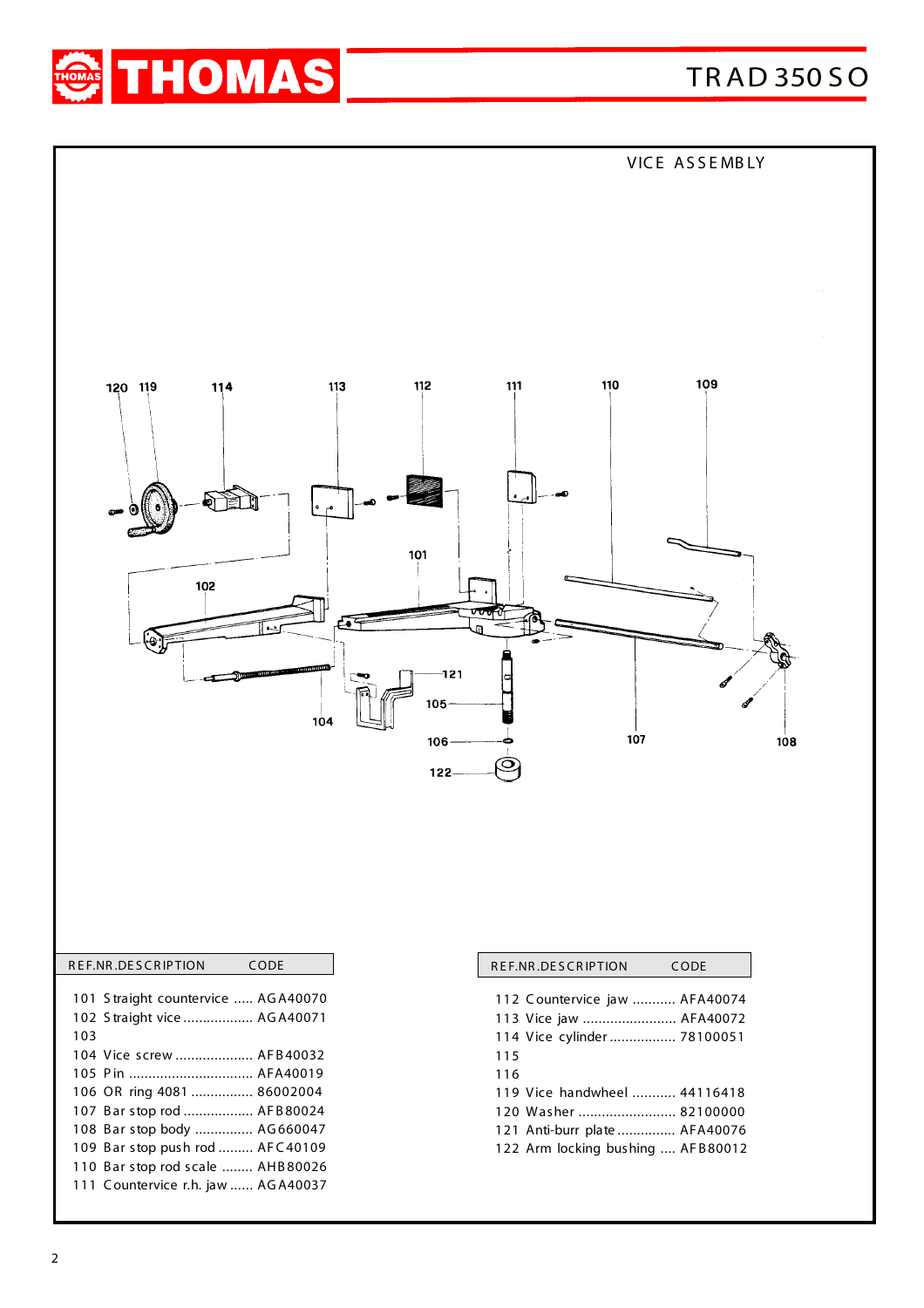

**TRAD 350 SO**